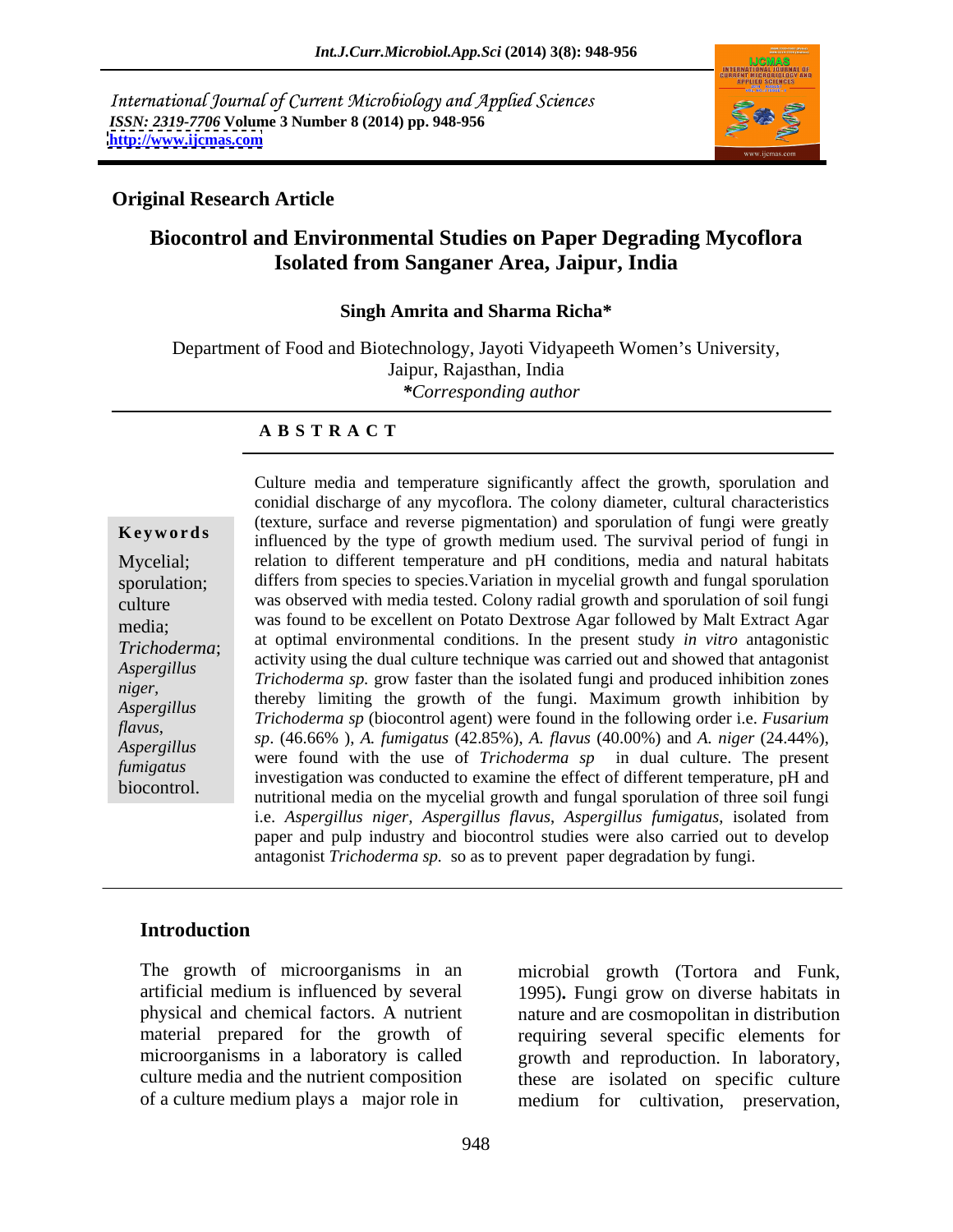microscopic examination and biochemical and physiological characterization by using *Trichoderma spp*. as biocontrol (Northolt and Bullerman, 1982, Kuhn and agent. With these perspectives, the present Ghannoum, 2003, Kumara and Rawal, study was undertaken to observe the 2008). A wide range of media are used for isolation of different groups of fungi that influence the vegetative growth and sporulation patterns of fungi isolated from colony morphology, pigmentation and the soil of pulp and paper industry and sporulation depending upon the biocontrol studies were conducted to composition of specific culture medium, pH, temperature, light, water availability and surrounding atmospheric gas mixture (Northolt and Bullerman, 1982, Kuhn and Ghannoum, 2003, Kumara and Rawal, 2008). The most important environmental factors governing the growth and The study was carried out in the soil sporulation of fungi are temperature and environment of Vedant Gyan Valley, hydrogen ion concentration. A little Jharna village, Jaipur, Rajasthan State, variation in these factors may induce India. Jharna is 48 km away from Jaipur marked difference in their morphological and located on east longitude  $75^{\circ}27'38''$ characters, growth and sporulation. It is an and north latitude- $26^{\circ}49^{\circ}34$ " and situated established fact that for each Fungus there is a minimum, optimum and maximum temperature for growth and sporulation Sample collection (St-Germain and Summerbell, 1996). Due to hazardous effect of chemical fungicides, search for safer alternative to control the pulp and paper industry in Sanganer area, pathogen is better choice. This led to trials Jaipur. The samples were collected with on the use of bioagents to control the small sterile shovels into sterile plastic

*Trichoderma* is reported to be one of the analysis. The pH and temperature of soil most widely distributed soil fungi samples were determined using digital pH (Domsch and Gams, 1972). Biocontrol meter and thermometer respectively. potential of *Trichoderma* has been studied Humidity and air pressure was determined extensively (Chung and Holtink, 1990). by hygrometer and barometer respectively. *Trichoderma* species produce both volatile and nonvolatile metabolites that adversely affect growth of different fungi. From several studies, it has been confirmed that *Trichoderma spp.* have antagonistic and biologically control potential against a diversity of soil borne were employed for the isolation of fungi pathogens.(Grondona *et al*., 1997; Hanson by spread plate method using serial and Howell, 2004; Bajwa *et al.*, 2004). dilution technique. All the plates were

biologically control the isolated soil fungi influence of different culture media on the mycelial growth, colony characters and sporulation patterns of fungi isolated from prevent the degradation of paper.

## **Materials and Methods**

## **Study Area**

on altitude 450 to 500 m above sea level.

## **Sample collection**

pathogen. containers. The soil samples were sent to Soil samples of 200 g were collected from the laboratory within 30 min for physical

### **Isolation and identification of fungal isolates**

Present study has been carried out to incubated at  $30^{\circ}$ C for 7 days. Fungal Potato Dextrose Agar (PDA) and Sabouraud's Dextrose Agar (SDA) media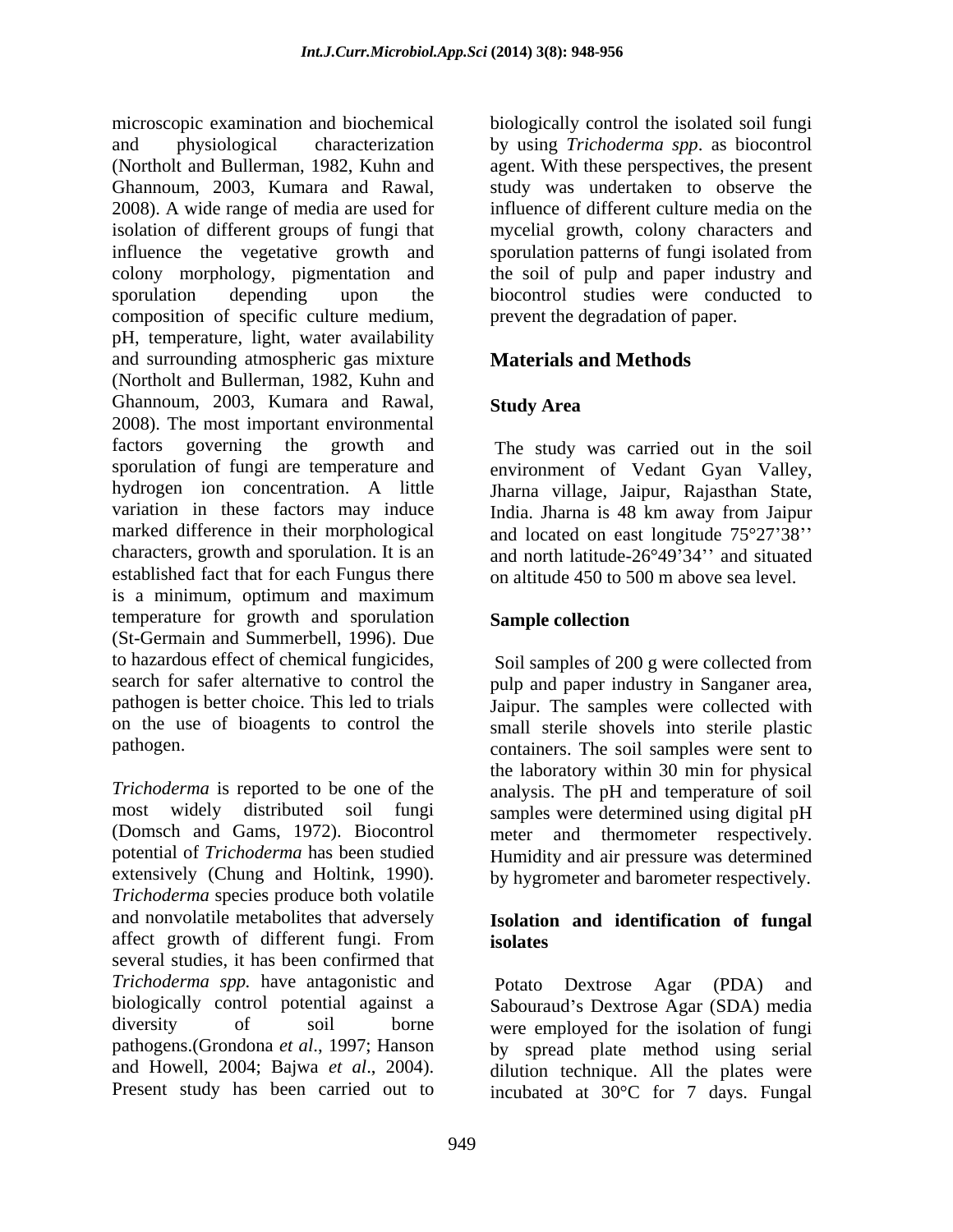*Aspergillus niger, A. flavus, A. fumigatus* were used in our study to evaluate the effect of different temperature, pH and **Antagonistic studies of** *Trichoderma*  cultural conditions isolated from paper and **against isolated fungi of paper industry** pulp industry.

Different agar media namely: Potato Dextrose Agar (PDA), Yeast Extract Agar separately and used to evaluate the studies of antagonism. After the mycelial growth and sporulation of the incubation period of 5 days, five

study to evaluate the effect of temperature against *A. niger, A. flavus, A. fumigatus*. Isolated fungi inoculated into broth medium in triplicats and incubated at  $R2/R1 \times 100$ different temperatures  $28^0C$ ,  $37^0C$ ,  $45^0C$ .  ${}^{0}C$ , 37<sup>0</sup>C, 45<sup>0</sup>C.  ${}^{0}C$ , 45<sup>0</sup>C.  ${}^{0}C.$ After that, growing mycelia mats were Where, harvested and dried to a constant weight.  $I =$  Percent inhibition The degree of sporulation of fungi was  $R1 =$  Radial growth of the isolated fungi in determined according to Standard control (mm)

## **Effect of pH**

the effect of pH on *A.niger, A. flavus, A.* broth medium (triplicats) and incubated at

isolates were identified by cultural and four different pH 4, 7, 9, 11 . After that, microscopic characteristics. growing mycelia mats were harvested and **Test organisms** sporulation of fungi was determined dried to a constant weight. The degree of according to Standard Methods (Sharma and Sharma, 2011).

**Effect of media** *niger, A. flavus, A. fumigatus and* (YEA), Czapak Dox Agar (CDA), Malt Agar) at 25ºC in an incubator for 5 days in Extract Agar (MEA) were prepared order to obtain juvenile colonies for the fungi. The isolated fungi were inoculated millimeter diameter mycelial plugs of each separately in the respective media isolated fungi were placed at the periphery (triplicates) and incubated at  $28^{\circ}\text{C}$  of three different culture plates and on the temperature for 9 days. Growth and same day Antagonist *Trichoderma sp*. was sporulation was noted through placed on the opposite side of the same macroscopic and microscopic method. previous petri- dishes, incubated for 7 **Effect of temperature Effect of temperature pathogen** in both the test and control Potato Dextrose Broth was used for the inhibition of the isolated fungi was Antagonism of *Trichoderma sp.* on *A. Fusarium sp.* was studied by dual culture technique All the isolates were grown on sterilized standard PDA (Potato Dextrose studies of antagonism. After the incubation period of 5 days, days at  $28 \pm 2$ °C. The growth of the <sup>o</sup>C. The growth of the experiments was recorded. The percent calculated as follows:

> The percentage of inhibition  $(I) = (R1 - I)$ R2)/ R1 x 100

Where,

 $I =$  Percent inhibition

control (mm)

Methods (Sharma and Sharma, 2011). R2 = Radial growth of isolated fungi in Dual culture with antagonist (mm)

Potato Dextrose Broth used to evaluate measured as the smallest distance between *fumigatus*. Isolated fungi inoculated into Royse and Ries, 1977; Whips 1987;Reddy And the width of zone of inhibition (ZI) the colonies in the dual culture plate ( and Hynes 1993).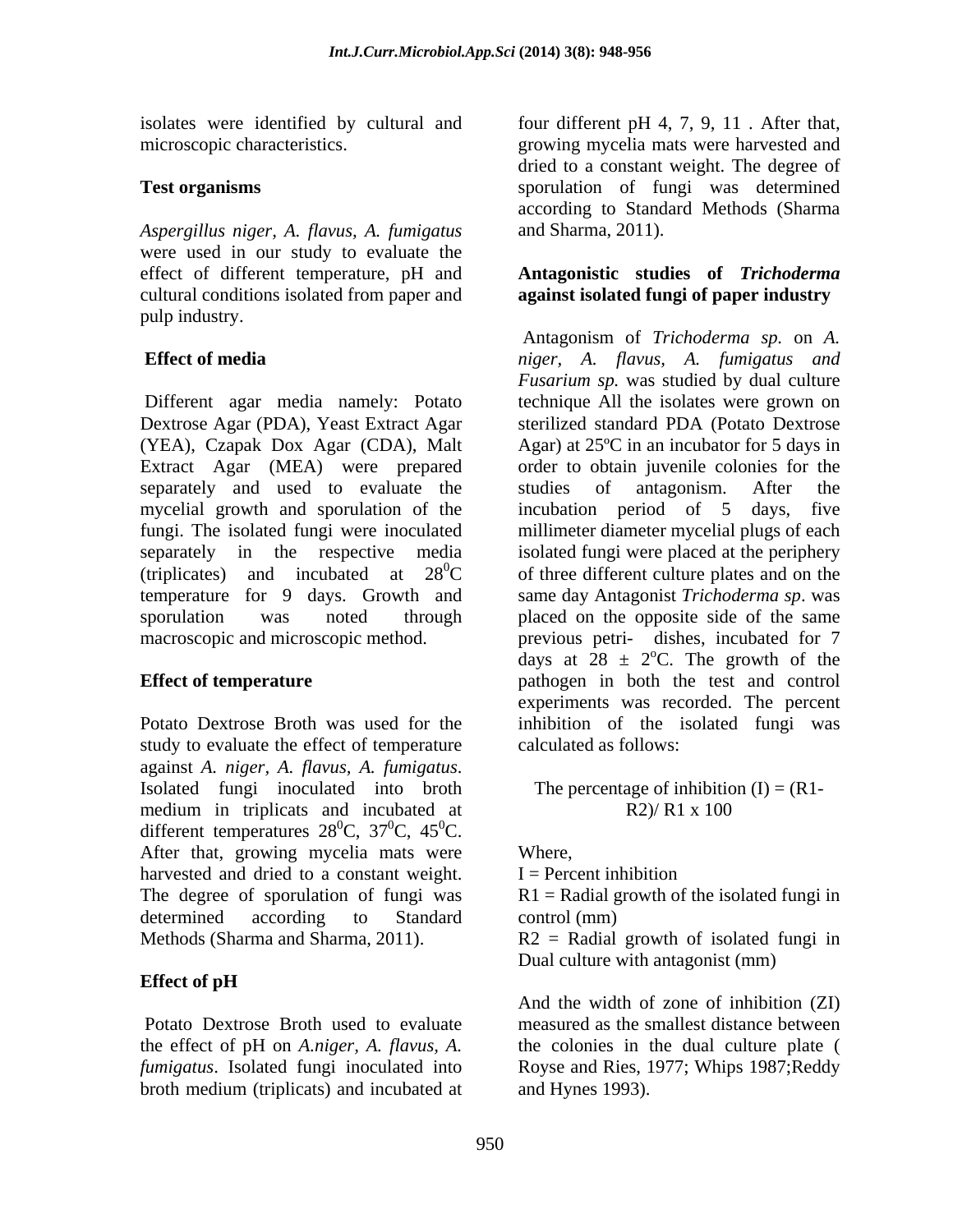## **Data analysis** on Potato Dextrose Agar medium in the

All the four culture media i.e. PDA, MEA, YEA, CDA supported the growth of the three fungi i.e. *A. niger, A. flavus, and A.* efficient utilization of nutrients, and strong<br>*fumifatus* to various degree at optimal pH aggressiveness against other pathogens. *fumifatus* to various degree at optimal pH and temperature conditons. Colony The suitability of a growth medium diameter of fungi was estimated on different nutritional media. In the present study, different culture media and environmental factors affecting the growth and sporulation of the tested fungi under different conditions. In our findings, the diameter of *A. niger* colony on PDA (81.6 mm) followed by MEA, CDA and on YEA. Similarly on another test fungi *A.flavus* colony diameter on PDA was found to be highest among all the media tested. In *A. fumigatus,* excellent growth was reported on PDA media (Table 1) and the dry mycelial mat at different temperatures and pH against tested organisms were shown in Table 2 and Table 3. Among different media tested, *A.niger* and *A. flavus* shows excellent growth on Potato Dextrose Agar as compared to Malt Extract Agar after 9 *A.fumigatus* (80.0 mm) shows best growth on Malt Extract Agar (Table 1,Graph 1). In our result, all the three fungi grow on a wide range of temperatures and pH (Table 2, 3, Graph 2, 3). *A. niger* and *A. fumigatus* shows best growth at 45<sup>0</sup>C and pH 4 while *A. flavus* best grown at  $37^{\circ}$ C and pH 7. Result showed that *Trichoderma sp.* could restrict growth of isolated fungi

Results are given as mean ± standard error inhibition of radial growth of tested (S.E.) of N observations taken in four isolates *A.niger* (24.44%), A*. flavus*  replicates (n = 4). Data sets were (40%), *A. fumigatus* (42.85%) and examined by one-way analysis of variance *Fusarium sp.* (46.66 %) were reduced by (ANOVA). P-value of less than 0.05 was *Trichoderma sp.* showed visible inhibition considered significant. zone. The growth inhibition of pathogenic **Results and Discussion due** to its fast growing nature, days of incubation period, while reported the same results i.e. *A. flavus* 0C and *niger* (Garg and Neelakantan, 1981). The  ${}^{0}C$  nutrient media, temperature and pH is a dual culture (Table 4). The per cent fungi by dual culture in this study could be due to its fast growing nature, *Trichoderma* species have been successfully used as biocontrol agents due to their high reproductive capacity, efficient utilization of nutrients, and strong aggressiveness against other pathogens. The suitability of <sup>a</sup> growth medium depends upon the specificity of a fungus under study and the purpose of the experiment (Lilly and Barnett, 1951). Physical and chemical factors have a pronounced effect on diagnostic characters of fungi. Hence, it is often necessary to use several media while attempting to identify a fungus in culture since mycelial growth and sporulation on artificial media are important biological characteristics (St-Germain and Summerbell, 1996). An individual medium shows great role to play in the growth and sporulation of fungi.( Jacques *et al*.,2002)**.** Our findings were similar to Chang *et al.*(2004), who stated that *Aspergillus fumigatus* grows optimally from 37 to  $42^{\circ}$ C but can grow at  ${}^{0}C$  but can grow at temperatures up to  $55^{\circ}$ C. In our result, *A.flavus* grows best at 37  ${}^{0}C$ , concides with Gadgile and Chavan (2010) who also grows at 37 0C. Devi *et al*.(2008) also reported that *A.niger* grows at 45  ${}^{0}C.$  The effect of pH on bioenzyme synthesis has been reported by many authors i.e. pH 4.0 to 5.5 was reported for *A. terreus* and *A.*  major factor that influences the growth and sporulation of fungi.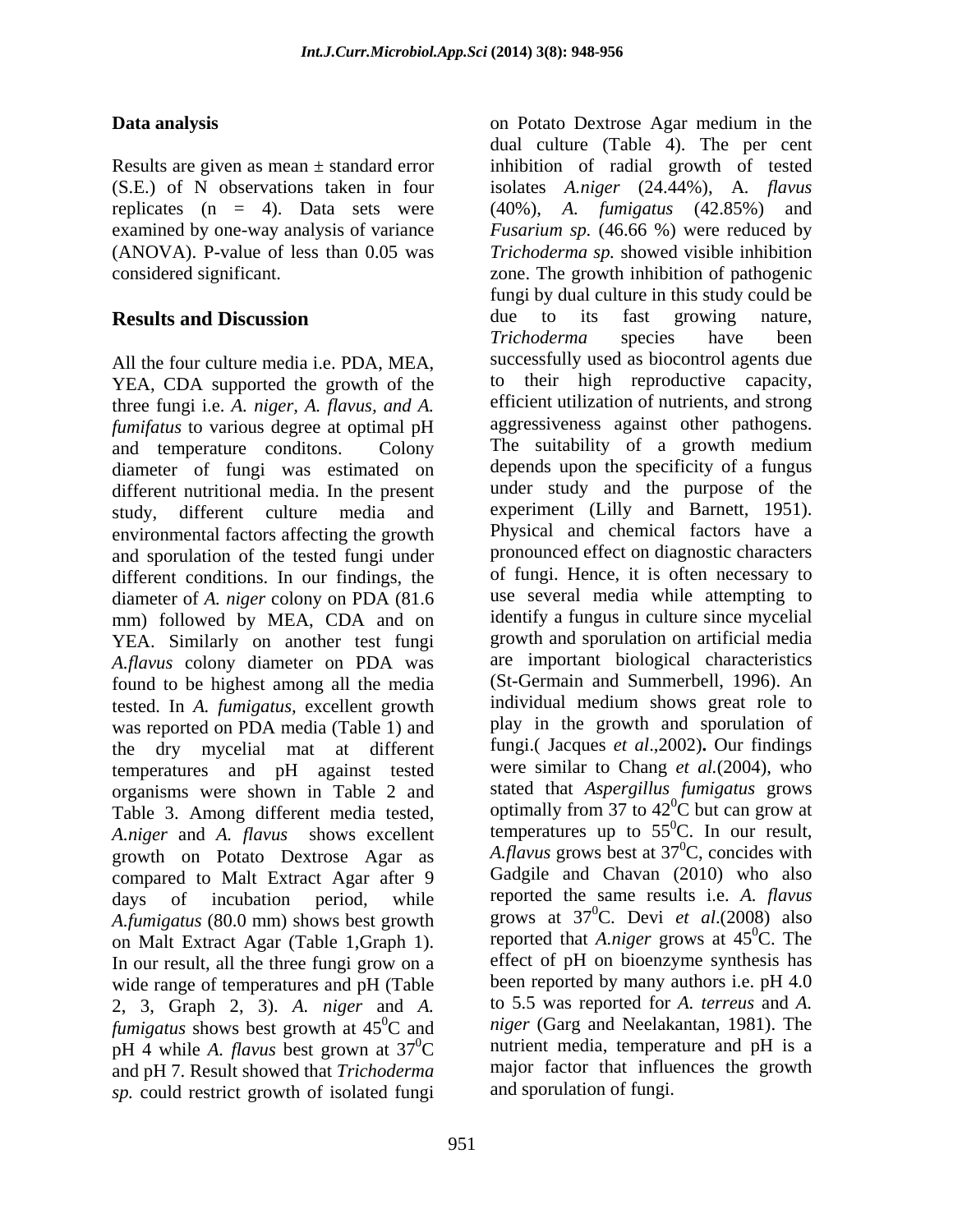|       |               | A. niger                                |             |                                         | A.flavus    |                                         | A.fumigatus sp.                 |
|-------|---------------|-----------------------------------------|-------------|-----------------------------------------|-------------|-----------------------------------------|---------------------------------|
| S.No. | Agar<br>media | Average<br>fungal<br>colony<br>diameter | Sporulation | Average<br>fungal<br>colony<br>diameter | Sporulation | Average<br>fungal<br>colony<br>diameter | Sporulation                     |
|       | <b>PDA</b>    | 81.6                                    | $+4$        | 50.0                                    | $+4$        | 62.6                                    |                                 |
|       | <b>MEA</b>    | 79.3                                    |             | 43.0                                    |             | 80.0                                    | $+4$                            |
|       | YEA           | 65.0                                    | ⊤∠          | 34.0                                    | └           | 58.0                                    | $+$                             |
|       | <b>CDA</b>    | 57.6                                    | ⊤∠          | 35.0                                    |             | 50.0                                    | $\overline{\phantom{0}}$<br>ر ا |

**Table.1** Average colony diameter (mm) of fungal isolates on different agar media

PDA- Potato dextrose Agar, MEA-Malt extract agar, YEA-Yeast extract agar, CDA-Czapek dox agar; +4 excellent growth,+3 good growth, +2 medium growth, +1 poor growth.

|  |  | Table.2 Average dry weight and sporulation of fungi at different temperatures |
|--|--|-------------------------------------------------------------------------------|
|--|--|-------------------------------------------------------------------------------|

|       |                             | A. niger                                 |                  |                                                | <b>A.flavus</b> |                                                | <b>A.fumigatus</b> |  |
|-------|-----------------------------|------------------------------------------|------------------|------------------------------------------------|-----------------|------------------------------------------------|--------------------|--|
| S.No. | Temp-<br>erature<br>$(^0C)$ | Average Dry<br>weight of<br>mycelium (g) | Sporu-<br>lation | Average<br>Dry<br>weight of<br>mycelium<br>(g) | Sporulation     | Average<br>Dry<br>weight of<br>mycelium<br>(g) | Sporulation        |  |
|       | $28^{\circ}$ C              | 10.526                                   | $+3$             | 31.551                                         | $+3$            | 10.002                                         | $+3$               |  |
|       | $37^{\circ}$ C              | 15.016                                   | $+4$             | 45.197                                         | $+4$            | 9.004                                          | $+2$               |  |
|       | $45^{\circ}$ C              | 16.226                                   | $+4$             | 17.262                                         | $+2$            | 14.281                                         | $+4$               |  |

**Table.3** Average dry weight and sporulation of fungal isolates at different pH

|     |    | A. niger                 |        |                  | A.flavus                 |                  | A.fumigatus |
|-----|----|--------------------------|--------|------------------|--------------------------|------------------|-------------|
|     |    |                          |        | Average          |                          | Average          |             |
| S.N | pH | Average Dry<br>weight of | Sporu- | Dry<br>weight of | Sporulation              | Dry<br>weight of | Sporulation |
| v.  |    | mycelium $(g)$           | lation | mycelium         |                          | mycelium         |             |
|     |    |                          |        | ( ջ )            |                          | ( ၇၂             |             |
|     |    | 11.770<br>11.778         |        | 9.879            | $\overline{\phantom{0}}$ | 12.541           | $+4$        |
|     |    | 7.294                    |        | 12.128           | $+4$                     | 10.121           |             |
|     |    | $Q_{17}$<br>7.112        |        | 10.339           | $+2$                     | 8.969            |             |
|     |    | 7.876                    |        | 1.58             | ∸ ∸                      | 9.329            | ╺           |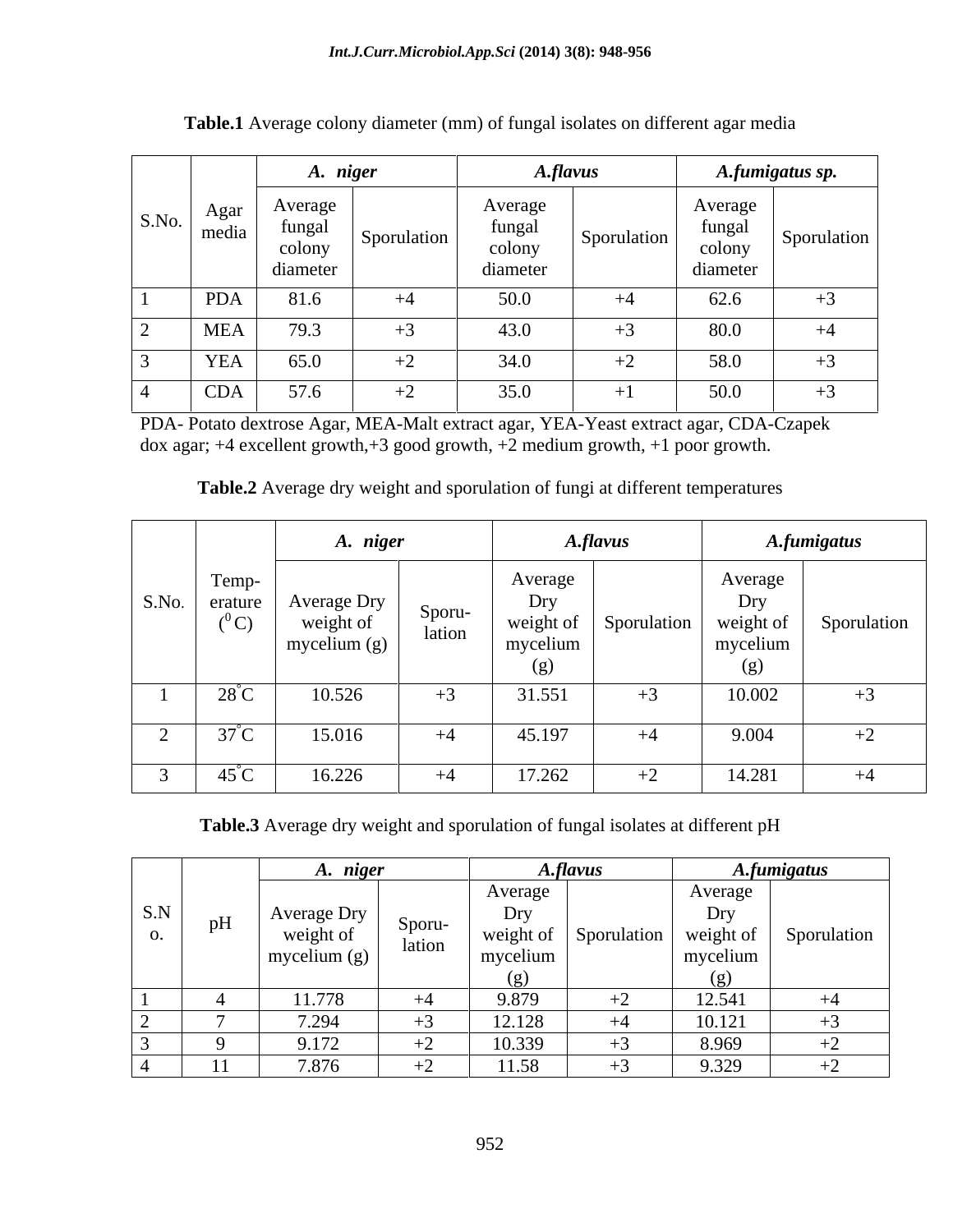|      |                 | Radial growth  | Radial growth of      | Percentage of | Width Zone    |
|------|-----------------|----------------|-----------------------|---------------|---------------|
| S.No | Name of fungi   | of pathogen in | fungi in dual culture | inhibition of | of Inhibition |
|      |                 | control(mm)    | with antagonist       | radial growth | (mm)          |
|      |                 | (R1)           | (R2)                  | (%            | (ZI)          |
|      | A.niger         |                |                       | 24.44         |               |
|      | <b>A.flavus</b> |                |                       | 40.00         |               |
|      | A.fumigatus     |                |                       | 42.85         |               |
|      | Fusarium sp     | UU.            |                       | 46.66         |               |

**Table.4** Radial growth(mm), inhibition (%) and zones of inhibition of pathogen in dual culture with test antagonists.

**Figure.1** Antagonistic test between *A. fumigatus and Trichoderma sp.*



Plate A: control plate of *A. fumigates* and

Plate B: Dual plate culture of *A. fumigates* at the left side and *Trichoderma sp.* at the right side.





Plate A: control plate of *Fusarium sp* and Plate B: Dual plate culture of *Fusarium sp* at the left side and *Trichoderma sp.* at the right side.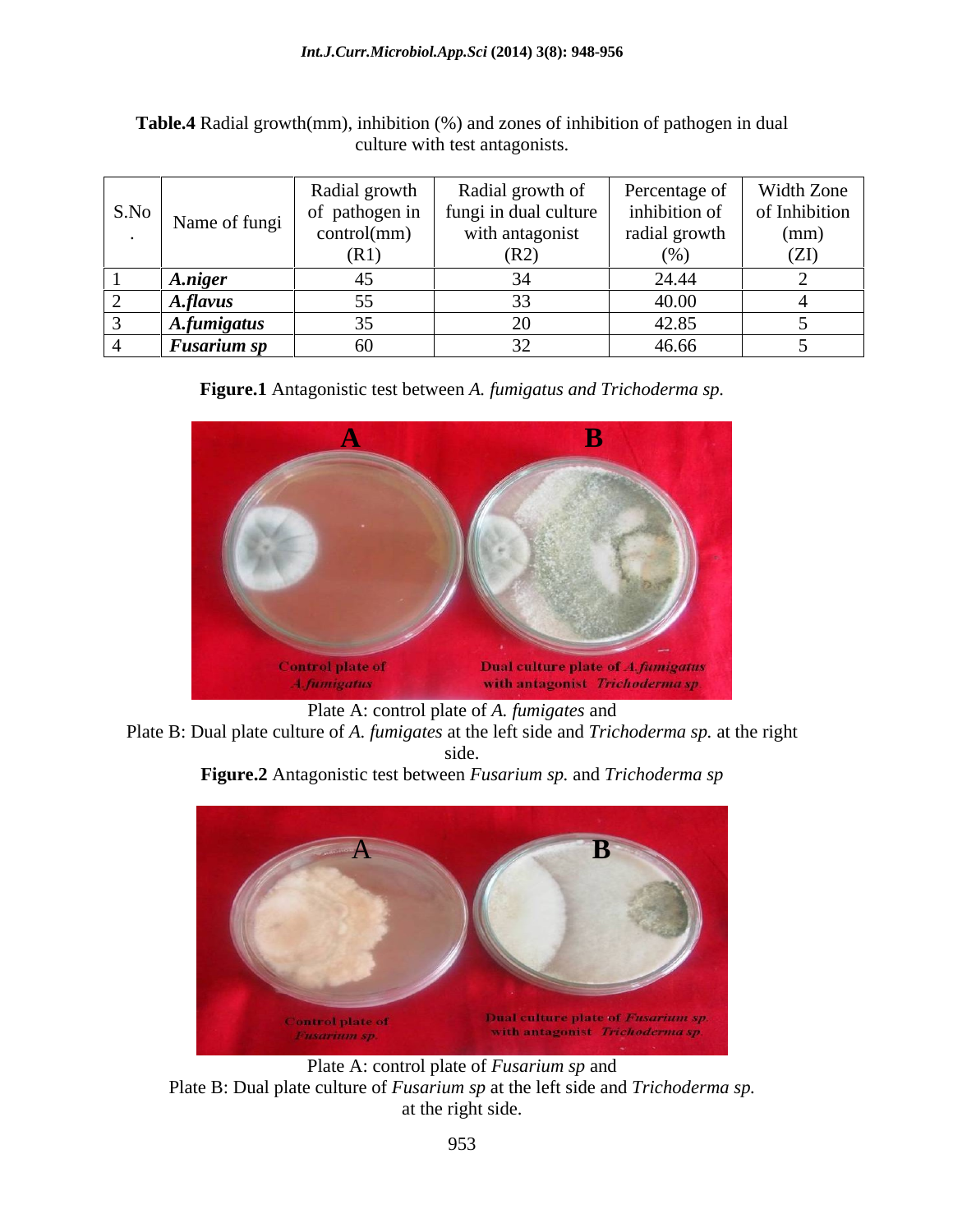



**Graph.2** Graph shows the relationship between temperature(°C), and fungal growth(average dry weight in grams)



**Graph.3** Graph shows the relationship between pH and fungal growth(average dry weight in grams

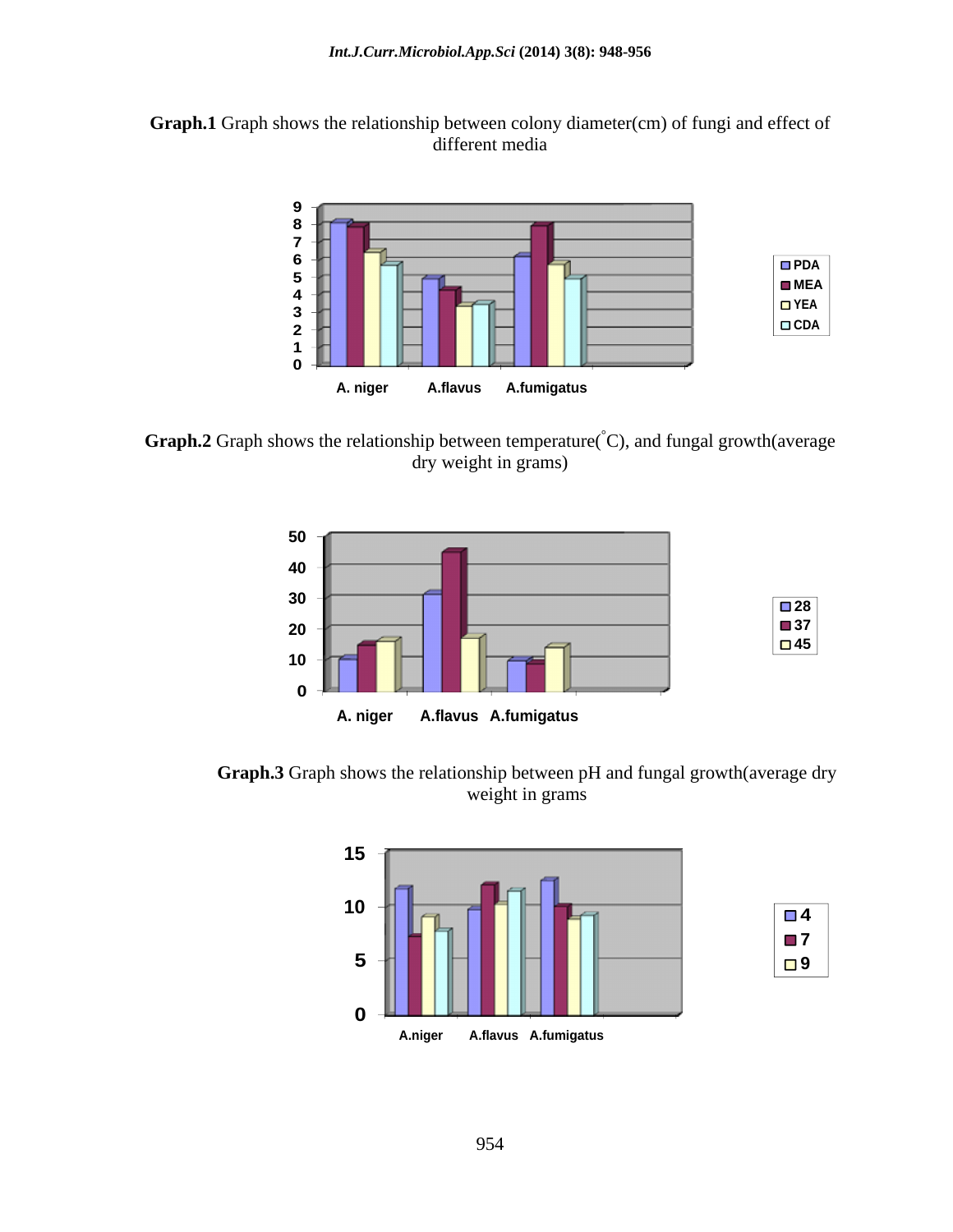It was also found that pH and the (Rajasthan), for providing the laboratory temperature of the medium has marked effect on the growth and sporulation of<br>funcional The present study will belp to **References** fungi. The present study will help to maintain the fungus in the laboratory condition for preparation of inocula for different studies concerning control of the human pathogen. The study also some known bioagents. Int. J. of Pharm. & concluded that the culture media are essential growing factor for controlling the Atlas, R.M., 1995. Microorganisms in our growth and sporulation of human world, 1<sup>st</sup> ed., Von-Hoffmann, New-York, pathogenic fungi and effect of different temperature and pH studies provide the information about a optimum environmental condition necessary for excellent growth and sporulation of fungi.

Biological control of pathogens by microorganisms has been considered a more natural and environmentally Managing Soilborne Plant Pathogens. acceptable alternative to the existing chemical treatment methods (Baker and Paulitz, 1996). Agarwal *et al*.**,** (2011) also reported the antagonistic properties of *Trichoderma sp*. against *A. flavus* , and *A. fumigatus.* According to Baig *et al*., (2012) *Trichoderma sp*. act as biocontrol agent against the *A. flavus* and *A. niger* .The antagonistic activity of *Trichoderma* sp. against *Fusarium sp* also concides with the result reported by Morsy *et al.,* (2009).

The present study was aimed to determine the excellent media and cultural conditions Devi, M.K., A.R. Banu, G.R. Gnanaprabhal, for the growth and sporulation of paper degrading fungi. To control the Purification, Characterization of alkaline degradation of paper, biocontrol agent i.e. *Trichoderma sp*. was used to control the paper degradation which has economic

## **Acknowledgement**

The authors are grateful to department of Biotechnology and Allied Sciences, Jayoti facilities used in this study.

### **References**

- Agarwal, T., A. Malhotraand and Trivedi, P.C. 2011. Isolation of seed borne mycoflora of chickpea and its in vitro evaluation by Life Sci. 2(7): 899-902.
- st ed., Von Hoffmann, New York, p.84-85.
- Bajwa, R., I. Mukhtar and Anjum, T. 2004. : In vitro biological control of Fusarium solani- cause of wilt in Dalbergia sissoo Roxb. Mycopath. 2 (1): 11-14..
- Baker, R., and Paulitz, T.C. 1996. Theoretical basis for microbial interactions leading to biological control of soilborne plant pathogens In: Principles and Practice of Hall, R. (ed.). The American Phytopathol. Soc. St. Paul, MN. 50-79.
- Cochrane, C.W., 1958. Physiology of fungi. John Wiley & sons Inc., New York.
- Chang, Yun. C., Tsai ,Huei-Fung , Karos Marvin Karos and K.J. K.T.H.T.A, Kwon- Chung. 2004. A thermotolerance gene of Aspergillus fumigates. Fungal Gene. Biol. 41: 888–896.
- Chung, Y.R., and Holtink, H.A.J. 1990. Biological control of sesame damping off in the field by coating seed with antagonistic Trichoderma viride, Seed Sci, and Technol. 18:451-459.
- B.V. Pradeep and Palaniswamy,M. 2008. Purification, Characterization of alkaline protease enzyme from native isolates Aspergillus niger and its compatibility with commercial detergents. Indian. J.Sci.Technol. 1(7).
- value and importance.<br>
Domsch, K.H., and Gams, W. 1972. Fungi in agricultural soil, Longiman Group Limited. pp, 290.
- Vidyapeeth Women's University, Jaipur flavus rot of mango fruit. R<br>Technol. 2(3):48–9 (2010). Gadgile, D.P., and Chavan, A.M. 2010. Impact of temperature and relative humidity on development of aspergillus flavus rot of mango fruit. Recent Res. Sci. Technol.  $2(3):48-9(2010)$ .